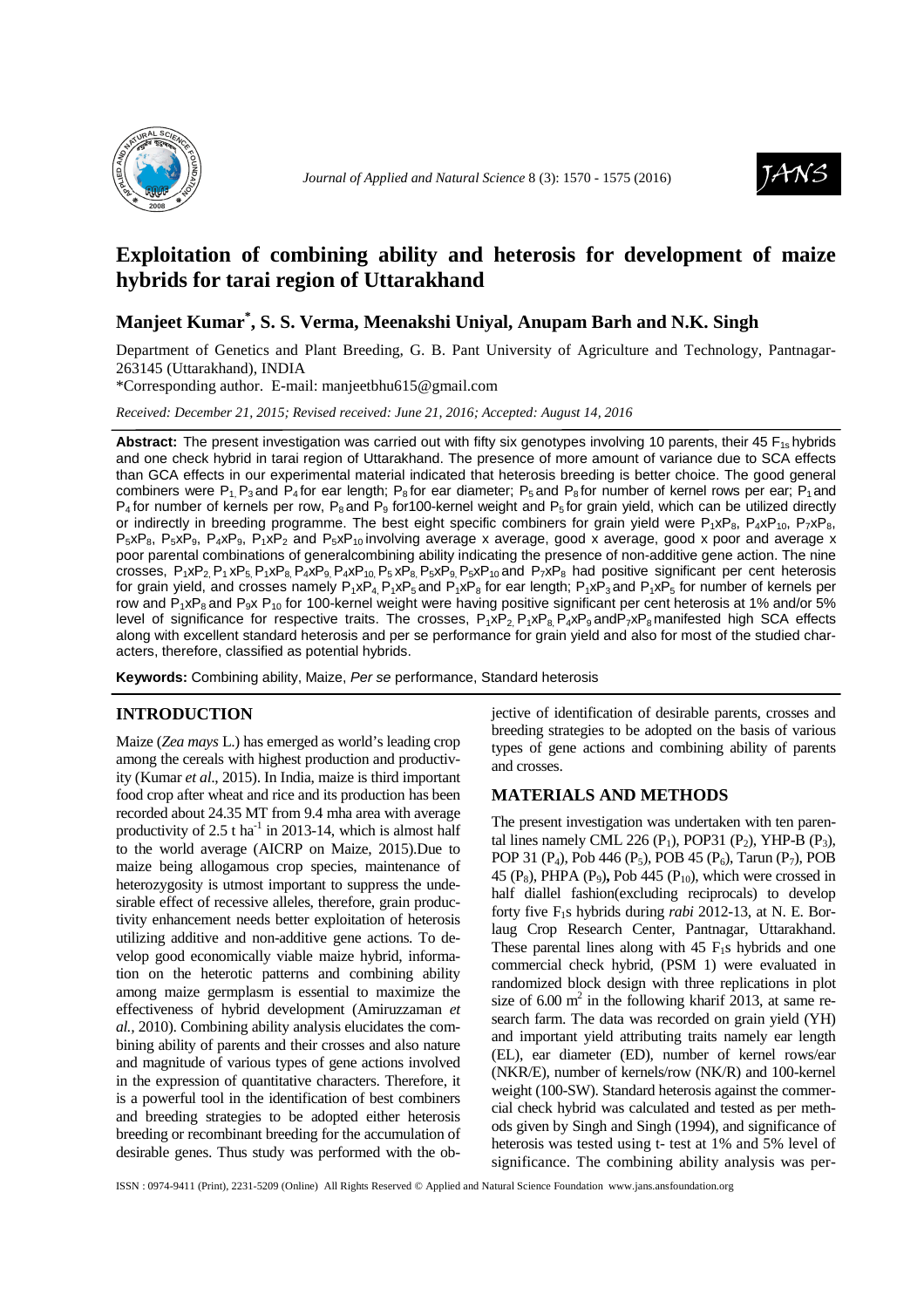formed with method 2 and Model I of Griffing (1956) using AGD-R software, CIMMYT.

### **RESULTS AND DISCUSSION**

The analysis of variance for combining ability revealed that variance due to GCA and SCA were significant for all above mentioned characters indicating that both type of gene actions namely additive and non- additive gene actions are important for expression of characters (Table 1). In which GCA can be exploited for the improvement of parental inbred lines through fixation of deesirable genes acting in additive fashion, while SCA based on non-additive gene actions through development of effective hybrids. Rokadia and Kaushik (2005); Amiruzzaman *et al.*(2010) and Aminu *et al*. (2014) also observed the significant values of both GCA and SCA effects showing the presence of addi-

tive and non-additive gene actions for yield and yield attributing traits. The present experimental material is also having the significant levels of both types of gene action which might be utilized for crop improvement programme. The ratio  $\sigma^2$ GCA to  $\sigma^2$ SCA lesser than unity for all the studied characters were recorded which indicated the presence of more amount of nonadditive than additive type of gene action (Table 1). Therefore, idea of opting for maintaining heterozygosity i.e. heterosis breeding for grain yield and yield contributing characters is recommended. Alamine *et al*. (2003); Kambe *et al*. (2013) and Aminu *et al*. (2014) also observed the less than unity ratio between  $\sigma^2 GCA$ to  $\sigma^2$ SCA for yield and yield attributing traits, and also recommended the heterosis breeding for crop improvement programme, but Alam *et al*. (2008) reported the significant role of additive gene action for number of

**Table 1.** Analysis of variance for combining ability and variance effects with respect to yield and yield attributing traits of maize .

| Source of variation            | df  | EL       | ED       | NKR/E    | NK/R      | 100-SW    | YH       |
|--------------------------------|-----|----------|----------|----------|-----------|-----------|----------|
| Due to GCA                     |     | $9.77**$ | $0.27**$ | $3.73**$ | $39.15**$ | $14.83**$ | 321.43** |
| Due to SCA                     | 45  | 13.03**  | $0.33**$ | $2.28**$ | 76.80**   | $20.21**$ | 727.13** |
| Error                          | 108 | 0.96     | 0.09     | 0.49     | 8.50      | 2.25      | 82.09    |
| $\sigma^2 GCA$                 |     | 0.240    | 0.010    | 0.090    | 0.851     | 0.350     | 6.648    |
| $\sigma^2 SCA$                 |     | 4.020    | 0.080    | 0.595    | 22.767    | 5.985     | 215.014  |
| $\sigma^2$ GCA/ $\sigma^2$ SCA |     | 0.060    | 0.060    | 0.151    | 0.037     | 0.058     | 0.031    |

\*, \*\* Significant at 5% and 1% probability levels, respectively; GCA- General combining ability; SCA- Specific combining ability;  $\sigma^2$ GCA- variance due to GCA;  $\sigma^2$ SCA- variance due to SCA; EL-Ear Length; ED-Ear Diameter; NKR/E- No. of Kernel Rows per Ear; NK/R- No. of Kernels per Ror; 100-SW-100 Seed Weight; YH- Yield per Hectare

**Table 2.** General combining ability effects (GCA) and *per se* performance of parental lines with respect to yield and yield attributing traits of maize.

|     |                |            | EL                         |                  | <b>ED</b>                  |                  | <b>NKR/E</b>               |                  | NK/R                       |                   | 100-SW                     |                  | YH                         |
|-----|----------------|------------|----------------------------|------------------|----------------------------|------------------|----------------------------|------------------|----------------------------|-------------------|----------------------------|------------------|----------------------------|
|     | S. N. Genotype | GCA        | Per se<br>perform-<br>ance | <b>GCA</b>       | Per se<br>perform-<br>ance | <b>GCA</b>       | Per se<br>perform-<br>ance | <b>GCA</b>       | Per se<br>perform-<br>ance | <b>GCA</b>        | Per se<br>perform-<br>ance | <b>GCA</b>       | Per se<br>perform-<br>ance |
| 1.  | $P_1$          | $0.95**$   |                            | 13.25 0.02       | 3.47                       | $-0.10$          |                            | 12.56 1.81**     | 25.89                      | 0.24              | 18.52 2.55                 |                  | 23.34                      |
| 2.  | P <sub>2</sub> | $-0.66$ ** |                            | $10.08 - 0.12$ * |                            | $3.43 - 0.22$ *  | 11.47                      | $-0.38$          |                            | $25.80 - 0.69$ ** | $21.72 -0.50$              |                  | 27.49                      |
| 3.  | $P_3$          | $0.41**$   |                            | $11.67 - 0.05$   |                            | $3.51 - 0.33$ ** | 11.27                      | 0.41             |                            | $22.43 - 0.10$    |                            | $25.07 - 2.80$   | 23.31                      |
| 4.  | $P_4$          | $0.59**$   |                            | 15.73 0.04       |                            | 3.97 0.15        |                            | 13.90 1.82 **    |                            | 35.73 -0.88 **    |                            | 23.09 -0.69      | 34.22                      |
| 5.  | $P_5$          | 0.01       |                            | $12.47 - 0.03$   |                            | $3.65$ 0.34 **   | 12.30                      | $-0.21$          |                            | $25.22 - 0.25$    |                            | 23.02 6.03 **    | 23.77                      |
| 6.  | $P_6$          | $-0.44$ ** |                            | $10.23 - 0.07$   |                            | $3.67 - 0.37$ ** | 12.29                      | $-0.87$          | 20.22                      | $-0.31$           | 22.46 -2.27                |                  | 26.89                      |
| 7.  | $P_7$          | $-0.46**$  |                            | 12.63 0.06       |                            | 3.93 0.13        | 12.50                      | $-0.43$          |                            | $30.67 - 0.33$    |                            | $21.96 -2.16$    | 23.95                      |
| 8.  | $P_8$          | 0.17       |                            | $13.070.19**$    |                            | $3.67$ 0.61 **   | 13.60                      | $-0.24$          |                            | 28.97 0.86 **     | 23.13 2.05                 |                  | 30.61                      |
| 9.  | P <sub>o</sub> | $-0.31*$   | 11.43 0.01                 |                  |                            | 3.27 0.10        |                            | $12.67 - 1.06$ * |                            | $21.97$ 1.13 **   | 26.72 1.38                 |                  | 27.44                      |
| 10. | $P_{10}$       | $-0.27$    |                            | $8.43 - 0.06$    |                            | $3.07 - 0.31$ ** | 10.20                      | $-0.85$          | 17.90                      | 0.32              |                            | $20.64 - 3.60$ * | 16.60                      |
| 11. | $S.E.(g_i)$    | 0.16       |                            | 13.25 0.05       |                            | 3.47 0.11        | 12.56                      | 0.46             | 25.89                      | 0.24              | 18.52 1.43                 |                  | 23.34                      |
| 12. | $SE(g_i-g_j)$  | 0.23       |                            | 10.08 0.07       | 3.43                       | 0.17             | 11.47                      | 0.69             | 25.80                      | 0.35              | 21.72 2.14                 |                  | 27.49                      |

\*, \*\* Significant at 5% and 1% probability levels, respectively; GCA- General combining ability; SCA- Specific combining ability;  $\sigma^2$ GCA- variance due to GCA;  $\sigma^2$ SCA- variance due to SCA; EL-Ear Length; ED-Ear Diameter; NKR/E- No. of Kernel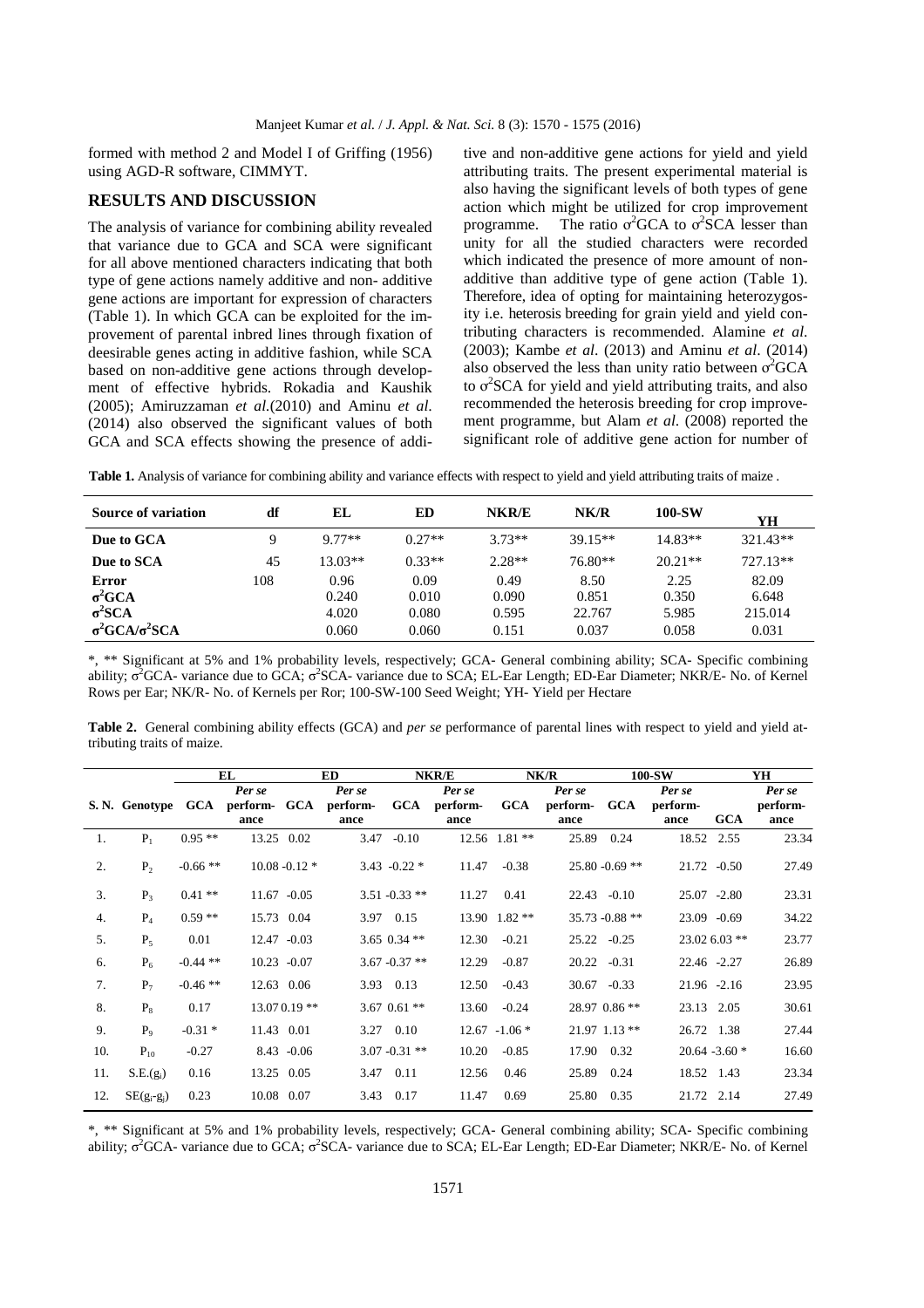|                            |                                              | 리          | 日                 | <b>NKR/E</b>       | <b>NK/R</b>       | $100-SW$                            |                       |
|----------------------------|----------------------------------------------|------------|-------------------|--------------------|-------------------|-------------------------------------|-----------------------|
|                            | $P_1 \times P_2$                             | $2.22**$   | $0.43**$          | $\overline{0}$     | $3.59***$         | $2.44**$                            | $18.03**$             |
| $\sim$                     | $P_1 \times P_3$                             | $-1.02$ *  | $-0.20**$         | $0.98***$          | ** 86.7           | $-0.85$ **                          | $-1.07$               |
| $\sim$                     | $P_1 \times P_4$                             | $1.57$ **  | 0.03              | $0.40**$           | $1.63**$          | $3.11***$                           | $-2.98$               |
| 4.                         | $\mathbf{P}_1 \times \mathbf{P}_5$           | $2.25$ **  | $0.21$ $\ast\ast$ | 0.22               | $8.26$ **         | $-0.15$                             | $14.88**$             |
| ທ່                         | $\mathbf{P}_1 \times \mathbf{P}_6$           | $-0.33$    | $-0.34**$         | $-0.67$ **         | $-1.86$ **        | $0.98**$                            | $8.92**$              |
| 0.                         | $\mathbf{P}_1 \times \mathbf{P}_7$           | $-1.11**$  | $-0.31**$         | 0.16               | $-3.52$ **        | $-0.73 *$                           | 1.54                  |
|                            | $\mathbf{P_i} \times \mathbf{P_8}$           | $2.26$ **  | $0.39***$         | $0.78**$           | $3.51$ **         | $5.74**$                            | 29.59 **              |
| ∞ं                         | $\mathbf{P}_1 \times \mathbf{P}_9$           | 0.09       | $0.35**$          | $-0.52$ **         | $1.83**$          | $-0.33$                             | 1.62                  |
| െ                          | $\mathbf{P}_1 \mathbf{x} \, \mathbf{P}_{10}$ | $1.06**$   | $0.37$ **         | $-0.54**$          | $1.86$ **         | $1.00\;**$                          | $-14.74**$            |
| ≘                          | $\mathbf{P}_2$ x $\mathbf{P}_3$              | $0.92**$   | $0.17***$         | 0.07               | $3.39***$         | $1.54***$                           | $16.05**$             |
| Ξ                          | $\mathbf{P}_2 \times \mathbf{P}_4$           | $-1.74**$  | $0.28**$          | $-0.14$            | $-4.39$ **        | $-1.11**$                           | $-3.90*$              |
| $\overline{c}$             | $\mathbf{P}_2 \times \mathbf{P}_5$           | $0.65***$  | $-0.22$ **        | $1.67$ $\ast\ast$  | $_{0.61}$         | 0.13                                | $11.06**$             |
| $\overline{3}$             | $\mathbf{P}_2$ x $\mathbf{P}_6$              | $1.99***$  | $0.08\,$          | $-0.45**$          | $5.47$ **         | $2.04**$                            | $4.92 *$              |
| 국                          | $\mathbf{P}_2 \times \mathbf{P}_7$           | $-1.23$ *  | $-0.34**$         | $0.85**$           | $-2.61**$         | $-0.06$                             | $-5.78$ **            |
| 5                          | $\mathbf{P}_2 \times \mathbf{P}_8$           | $2.09**$   | 0.01              | $-0.10$            | $\!0.80\!$        | $2.52$ **                           | $-2.88$               |
| <u>َی</u>                  | $\mathbf{P}_2$ x $\mathbf{P}_9$              | $0.63**$   | $0.14*$           | $-0.20$            | $1.03$            | $-3.60**$                           | $5.34**$              |
| $\overline{a}$             | $\mathbf{P}_2 \times \mathbf{P}_{10}$        | $1.40**$   | $-0.08$           | $0.82**$           | $3.81**$          | $-2.79$ **                          | $-7.55$ **            |
| $\overline{8}$             | $\mathbf{P}_3 \times \mathbf{P}_4$           | $0.01$     | 0.11              | $0.10$             | 1.16              | $-6.20**$                           | $-4.86$ *             |
| $\overline{19}$            | $\mathbf{P}_3$ x $\mathbf{P}_5$              | $1.29**$   | $-0.19**$         | $-0.29$            | $3.36***$         | $2.20**$                            | $5.81**$              |
| 20.                        | $P_3 x P_6$                                  | $1.50**$   | $0.15 *$          | $0.56***$          | $4.69***$         | $0.16$                              | $10.45**$             |
| 21.                        | $P_3 x P_7$                                  | $0.76***$  | $0.49**$          | $0.69**$           | $-3.31**$         | $1.64**$                            | $-3.37$               |
| 22.                        | $\mathbf{P}_3 \times \mathbf{P}_8$           | 0.21       | $-0.02$           | $-0.12$            | $\Xi$             | $-1.32$ **                          | 3.14                  |
| 23.                        | $\mathbf{P}_3$ x $\mathbf{P}_9$              | $1.91**$   | $0.01$            | $-0.05$            | $3.05**$          | $-0.37$                             | $-7.02$ **            |
| 24 x 26                    | $\mathbf{P}_3 \times \mathbf{P}_{10}$        | $2.46**$   | $0.07\,$          | $0.66***$          | $5.38**$          | $-0.04$                             | $15.36**$             |
|                            | $P_4 x P_5$                                  | $-0.61$ ** | $-0.34**$         | $0.07\,$           | $-2.49**$         | $0.90**$                            | $-10.32**$            |
|                            | $P_4 x P_6$                                  | 0.27       | $-0.13 *$         | $-1.45$ $\ast\ast$ | $0.14\,$          | $1.91\; * \; *$                     | $1.46\,$              |
| 27.8                       | $\mathbf{P}_4$ x $\mathbf{P}_7$              | 0.25       | $-0.00$           | $-0.20$            | $-0.29$           | $-2.97$ **                          | 1.38                  |
| 29.                        | $P_4 x P_8$                                  | $0.18\,$   | $0.30**$          | $-0.07$            | $3.19***$         | $-0.05$                             | $-2.80$               |
|                            | $P_4 x P_9$                                  | $-0.25$    | $-0.03$           | $-0.13$            | $\rm 0.83$        | $-0.38$                             | $18.43**$             |
| $\approx$                  | $P_4 \times P_{10}$                          | $0.92**$   | $-0.20**$         | $0.65**$           | $\rm 0.88$        | $2.37$ **                           | 24.70 **              |
| $\overline{\mathfrak{sl}}$ | $P_5$ x $P_6$                                | $-0.36$    | $-0.13*$          | 0.16               | 0.23              | $-3.21$ **                          | $-5.07$ **            |
| 32.                        | $P_5 \times P_7$                             | $-1.83**$  | $-0.04$           | $0.67$ $\ast\ast$  | $-1.27$ $^{\ast}$ | $-1.84**$                           | $-5.12**$             |
| 33.                        | $P_5 x P_8$                                  | 0.39       | $0.31**$          | 0.04               | $2.34***$         | $1.49$ $\ast\ast$                   | $20.28$ **            |
| 34.                        | $\mathbf{P}_5 \times \mathbf{P}_9$           | $1.94**$   | $0.49**$          | 0.05               | $2.59***$         | $0.66$ $^{\ast}$                    | $19.67$ **            |
| 35.                        | $\mathbf{P}_5 \times \mathbf{P}_{10}$        | $1.10**$   | $0.30**$          | $0.59***$          | $-0.06$           | 0.05                                | 17.69 **              |
| 36.                        | $\text{P}_6$ x $\text{P}_7$                  | $2.01**$   | $0.40$ $^{**}\,$  | $0.73***$          | 0.79              | $3.44***$                           | $6.31$ **             |
| 37.                        | $\mathbf{P}_6$ x $\mathbf{P}_8$              | 0.14       | $-0.05$           | $-0.68**$          | $1.10\,$          | $-4.42$ **                          | $\textbf{-4.88} \ast$ |
| 38.                        | $\mathrm{P}_6$ x $\mathrm{P}_9$              | $1.04**$   | $-0.39$ **        | $0.42**$           | 4.94 **           | $-0.03$                             | $-4.16$ *             |
| 39.                        | $\mathbf{P}_6 \times \mathbf{P}_{10}$        | $1.25***$  | $0.58**$          | $1.74**$           | 5.39 **           | 0.28                                | $11.47$ **            |
| ą.                         | $\mathbf{P}_7 \times \mathbf{P}_8$           | $1.83***$  | $-0.27$ **        | $-0.55$ **         | $2.89$ **         | $1.20\; * \; *$                     | $23.16**$             |
| $\frac{1}{4}$              | $\mathbf{P}_7$ x $\mathbf{P}_9$              | $0.05\,$   | $0.13 *$          | 0.26               | $3.44$ **         | $-2.68$ **                          | 9.91 **               |
| $\ddot{c}$                 | $\mathbf{P}_7 \times \mathbf{P}_{10}$        | $1.89***$  | 0.12              | $-0.66$ **         | 5.66 **           | $4.06**$                            | $7.71$ $\ast\ast$     |
| 43.                        | $\mathbf{P}_8$ x $\mathbf{P}_9$              | $-2.18**$  | $0.45**$          | $1.25$ **          | $-5.30**$         | $1.04**$                            | $-8.62$ $\ast\ast$    |
| $\ddot{4}$                 | $\mathbf{P}_8\,\mathbf{x}\,\mathbf{P}_{10}$  | $-0.66$ ** | $0.11$            | $1.09**$           | $-1.52$ *         | $\mathord{\text{-}1.71}$ $\ast\ast$ | $-17.71$ **           |
| 45.                        | $\mathbf{P}_9\,\mathbf{x}\,\mathbf{P}_{10}$  | $2.37***$  | $0.14 *$          | $0.43**$           | $4.23$ **         | $4.06**$                            | $7.75**$              |
| 46.                        | $S.E.S_{ij}$                                 | 0.21       | $0.06\,$          | 0.15               | $0.62\,$          | 0.32                                | $1.93\,$              |
| 47.                        | $SE(S_{ij} - S_{id})$                        | 0.73       | 0.22              | 0.52               | 2.17              | 1.12                                | 6.75                  |

Manjeet Kumar *et al.* / *J. Appl. & Nat. Sci.* 8 (3): 1570 - 1575 (2016)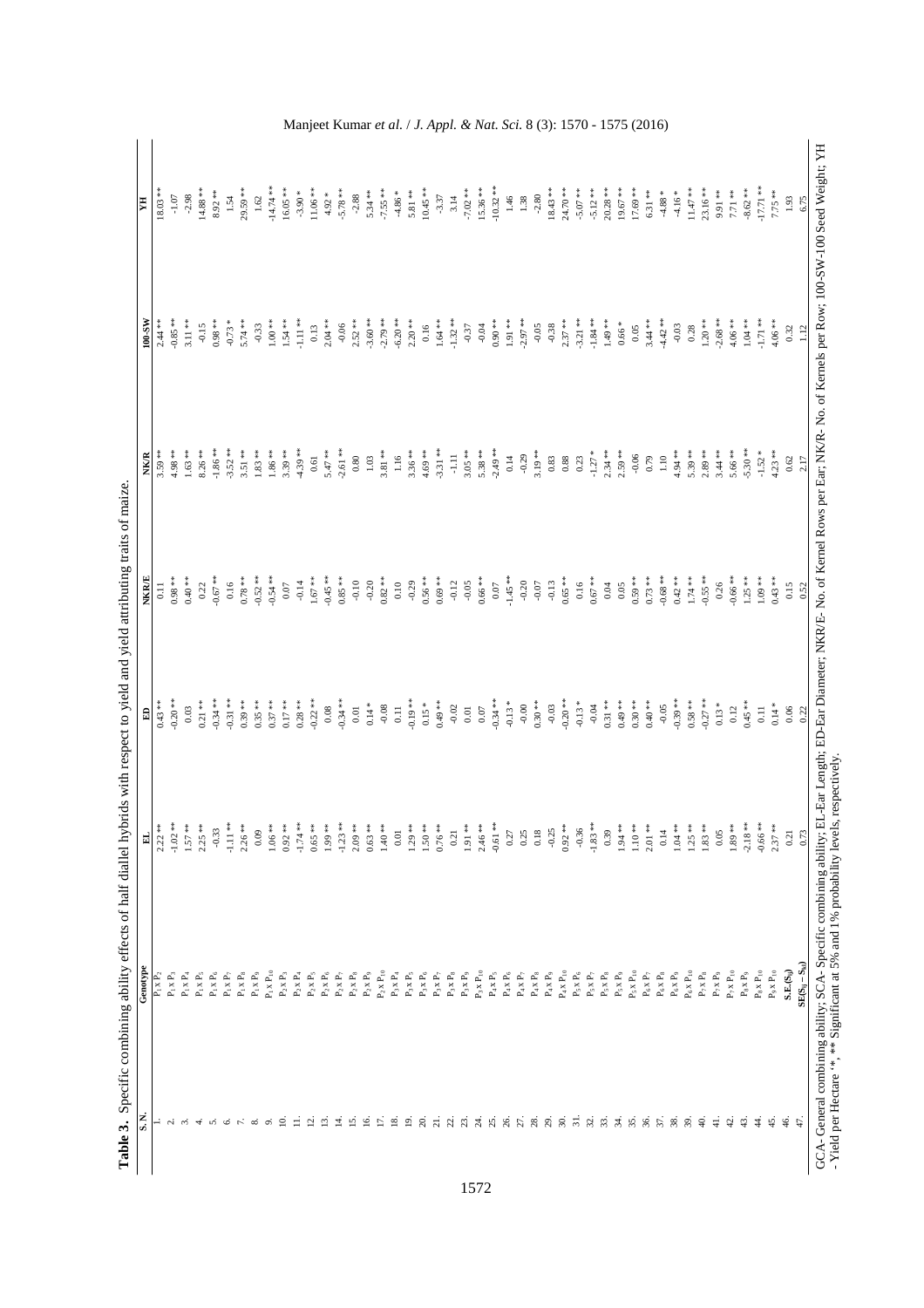| $P_1 \times P_2$                                |                  |                    |                | <b>NK/R</b>    | 100-SW         | H                          |
|-------------------------------------------------|------------------|--------------------|----------------|----------------|----------------|----------------------------|
|                                                 | $\frac{8.09}{ }$ | 모 <mark>이</mark>   | $-8.24*$       | 13.09          | $-2.9$         | $37.61*$                   |
| $\mathbf{P}_1 \mathbf{x} \; \mathbf{P}_3$       | $-5.39$          | $-13.04*$          | $-2.82$        | 19.64**        | $-13.14**$     | $-6.85$                    |
| $\mathbf{P}_1 \times \mathbf{P}_4$              | $11.83*$         | $-5.53$            | $-3.53$        | 13.8           | $\mbox{-}1.07$ | $-6.43$                    |
| $\mathbf{P}_1 \times \mathbf{P}_5$              | $12.45*$         | $-2.77$            | $-3.53$        | 27.69**        | $-11.04*$      | 44.64**                    |
| $\mathbf{P}_1 \times \mathbf{P}_6$              | $-6.43$          | $-17.00**$         | $-14.82**$     | 4.88           | $-6.97$        | 15                         |
| $\mathbf{P}_1 \times \mathbf{P}_7$              | $-11.41*$        | $-13.04*$          | $-5.41$        | $-8.56$        | $-13.52**$     | $\overline{\phantom{a}}$ . |
| $\mathbf{P_{i}} \times \mathbf{P_{8}}$          | $13.49**$        | $6.72$             | 2.35           | 13.24          | $15.48**$      | 66.93**                    |
| $\mathbf{P}_1 \times \mathbf{P}_9$              | $-3.01$          | 1.19               | $-10.35*$      | 5.69           | $-6.49$        | 7.43                       |
| $\mathbf{P}_1 \mathbf{x} \; \mathbf{P}_{10}$    | 3.32             | $\circ$            | $-13.41***$    | $6.45$         | 4.56           | $-36.91*$                  |
| $\mathbf{P}_2 \times \mathbf{P}_3$              | $-3.32$          | $-7.51$            | $-10.12*$      | 8.26           | $-7.6$         | 22.39                      |
| $\mathbf{P}_2$ x $\mathbf{P}_4$                 | $-18.78**$       | $-2.77$            | $-8.24*$       | $-10.98$       | $-20.59**$     | $-14.68$                   |
| $\mathbf{P}_2 \times \mathbf{P}_5$              | $-7.47$          | $-16.21**$         | 5.88           | $-2.01$        | $-13.50**$     | 30.35                      |
| $\mathbf{P}_2$ x $\mathbf{P}_6$                 | $-1.97$          | $-10.08$           | $-14.12**$     | $10.67$        | $-6.5$         | 0.34                       |
| $\mathbf{P}_2 \times \mathbf{P}_7$              | $-22.10**$       | $-17.00**$         | $\hbox{-}1.41$ | $-12.39$       | $-14.53**$     | $-21.65$                   |
| $\mathbf{P}_2$ x $\mathbf{P}_8$                 | 2.49             | $-5.53$            | 4.71           | $-1.53$        | $-0.25$        | $-6.86$                    |
| $\mathbf{P}_2$ x $\mathbf{P}_9$                 | $-9.65$          | $-6.92$            | $-8.94*$       | $-3.32$        | $-22.40**$     | $8.82\,$                   |
| $\mathbf{P}_2\mathbf{x}$ $\mathbf{P}_{10}$      | $-4.56$          | $-13.83*$          | 4.71           | 5.74           | $-22.42**$     | $-28.32$                   |
| $\mathbf{P}_3 \times \mathbf{P}_4$              | $-1.24$          | $-5.14$            | $-7.29$        | 8.16           | $-37.64**$     | $-21.44$                   |
| $\mathbf{P}_3 \times \mathbf{P}_5$              | 3.11             | $\textbf{-13.83*}$ | $-8.71*$       | 8.66           | $-3.46$        | 14.68                      |
| $\mathbf{P}_3 \times \mathbf{P}_6$              | 1.66             | $-6.72$            | $-7.76$        | 10.67          | $-11.39*$      | $7.08\,$                   |
| $\mathbf{P}_3 \times \mathbf{P}_7$              | $-3.11$          | 4.35               | $-3.29$        | $-12.13$       | $-5.85$        | $-21.43$                   |
| $\mathbf{P}_3$ x $\mathbf{P}_8$                 | $-2.59$          | 4.74               | $-5.65$        | 4.93           | $-12.58**$     | $0.87\,$                   |
| $\mathbf{P}_3$ x $\mathbf{P}_9$                 | 4.98             | $-8.3$             | $-8.71*$       | 5.14           | $-7.92$        | $-21.62$                   |
| $\mathbf{P}_3$ x $\mathbf{P}_{10}$              | 8.71             | $-8.7$             | $-6.59$        | 12.84          | $-9.77*$       | 14.51                      |
| $\mathrm{P}_4$ x $\mathrm{P}_5$                 | $-7.57$          | $-15.42**$         | $-2.82$        | 4.73           | $-11.31*$      | $-14.45$                   |
| $\mathrm{P}_4$ x $\mathrm{P}_6$                 | $-4.88$          | $-11.26*$          | $-18.59**$     | $1.21\,$       | $-7.73$        | $-7.23$                    |
| $\mathrm{P}_4 \, \mathrm{x} \, \mathrm{P}_7$    | $-5.19$          | $-5.14$            | $-6.2$         | 1.28           | $-26.26**$     | $-7.17$                    |
| $\mathbf{P}_4 \times \mathbf{P}_8$              | $-1.66$          | 5.14               | $-1.88$        | 12.34          | $-10.72*$      | $-7.09$                    |
| $\mathrm{P}_4 \, \mathrm{x} \, \mathrm{P}_9$    | $-7.37$          | $7.11$             | $-5.88$        | 2.72           | $-10.93*$      | $35.63*$                   |
| $\mathbf{P}_4$ x $\mathbf{P}_{10}$              | 0.21             | $-12.85*$          | $-3.29$        | 3.52           | $-3.62$        | $38.31*$                   |
| $\mathbf{P}_5$ x $\mathbf{P}_6$                 | $-12.45*$        | $-13.04*$          | $-5.88$        | 4.63           | $-24.72**$     | $-6.84$                    |
| $\mathbf{P}_5 \times \mathbf{P}_7$              | $-21.68**$       | $-7.71$            | 1.25           | $-7.82$        | $-19.62**$     | $-6.71$                    |
| $\mathbf{P}_5$ x $\mathbf{P}_8$                 | $-3.94$          | 3.56               | 0.24           | 3.63           | $-2.47$        | $54.83**$                  |
| $\mathbf{P}_5$ x $\mathbf{P}_9$                 | 2.7              | 3.36               | $-3.29$        | 1.91           | $-4.6$         | $52.17**$                  |
| $\mathbf{P}_5 \mathbf{x} \; \mathbf{P}_{10}$    | $-2.28$          | $-2.77$            | $-2.35$        | $-5.44$        | $-10.01*$      | $37.70*$                   |
| $\text{P}_6$ x $\text{P}_7$                     | $-0.62$          | 1.78               | $-3.29$        | $-3.63$        | $0.18$         | $-0.22$                    |
| $\mathbf{P}_6\,\mathbf{x}\,\mathbf{P}_8$        | $-8.3$           | $-5.93$            | $-9.88*$       | $-2.11$        | $-25.08**$     | $-14.71$                   |
| $\mathrm{P}_6$ x $\mathrm{P}_9$                 | $-5.71$          | $-18.38**$         | $-5.65$        | $\overline{a}$ | $-7.42$        | $-14.61$                   |
| $\mathbf{P}_6 \mathbf{x} \; \mathbf{P}_{10}$    | $-4.15$          | 2.96               | $0.71$         | 9.01           | $-9.36*$       | 7.52                       |
| $\mathbf{P}_7$ x $\mathbf{P}_8$                 | $2.07$           | $-8.1$             | $-5.41$        | 4.63           | $-3.89$        | 43.78**                    |
| $\mathbf{P}_7$ x $\mathbf{P}_9$                 | $-12.03*$        | $-2.96$            | $-3.29$        | 3.83           | $-17.55**$     | 14.86                      |
| $\mathbf{P}_7\mathbf{x}$ $\mathbf{P}_{10}$      | $-0.31$          | $-4.94$            | $-12.71**$     | 11.18          | 4.9            | $-0.06$                    |
| $\mathrm{P}_8$ x $\mathrm{P}_9$                 | $-21.99**$       | 7.71               | 7.06           | $-22.05**$     | $1.04$         | $-14.88$                   |
| $\mathrm{P}_8 \, \mathrm{x} \, \mathrm{P}_{10}$ | $-12.24*$        | $-1.98$            | 3.06           | $-9.97$        | $-12.46**$     | 44.12**                    |
| $\mathbf{P}_9\mathbf{x}$ $\mathbf{P}_{10}$      | 3.63             | $-5.73$            | $-5.18$        | 4.93           | $10.43*$       | 7.39                       |

Table 4. Standard heterosis effects of half diallel hybrids with respect to yield and yield attributing traits of maize. **Table 4.** Standard heterosis effects of half diallel hybrids with respect to yield and yield attributing traits of maize. Manjeet Kumar *et al.* / *J. Appl. & Nat. Sci.* 8 (3): 1570 - 1575 (2016)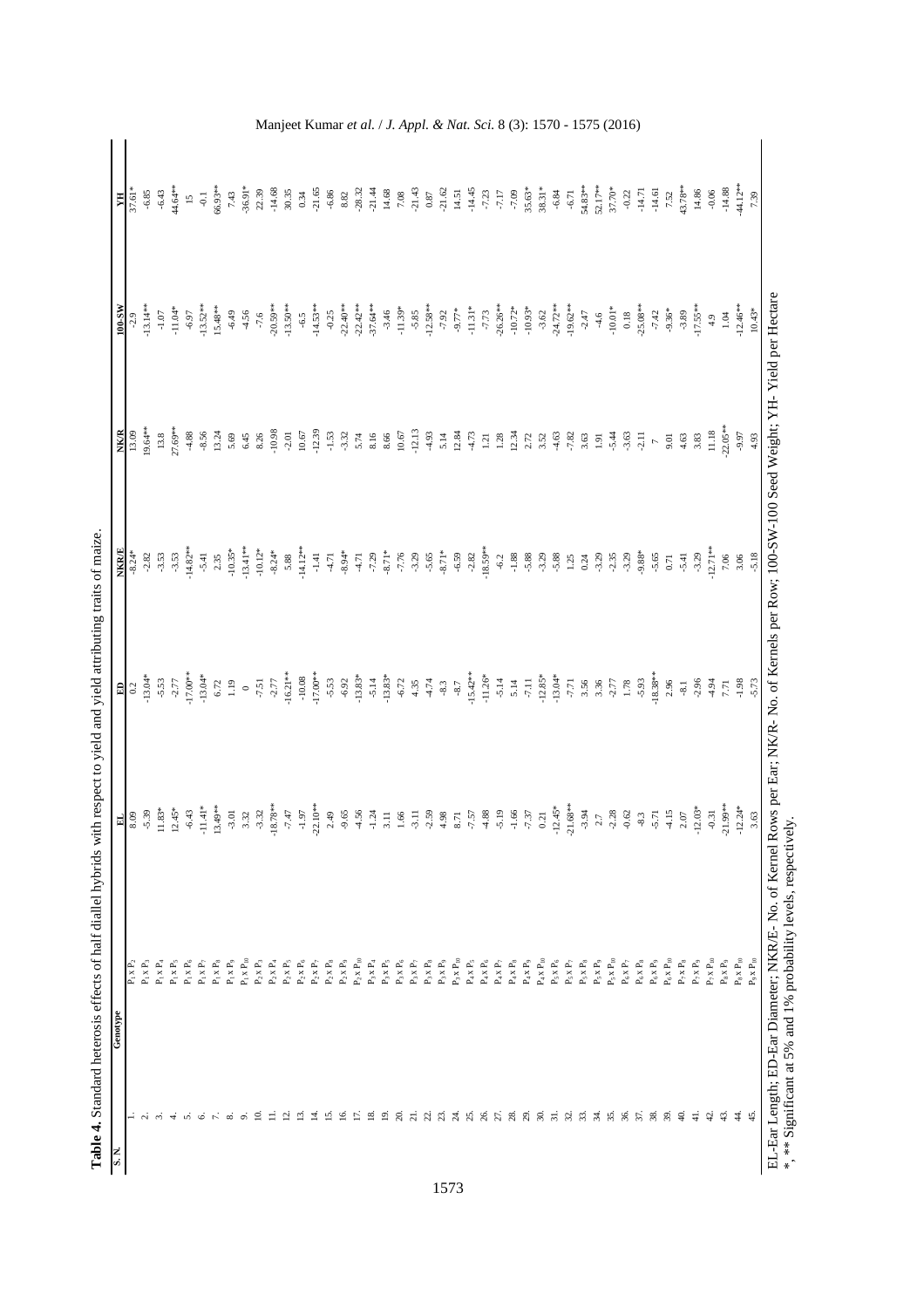kernels per ear and 100-kernel weight. Therefore, additive gene action of both traits can be fixed through improvement of inbred lines.

**General combining ability (GCA) effects:** The GCA estimates and *per se* performance of parental lines are presented in Table 2. In present study, parents with significant positive GCA effects were classified as good general combiner; with non-significant GCA as average combiner and significant negative GCA effects were classified as poor general combiner. The good general combiners for yield attributing traits were  $P_1$ ,  $P_3$ and  $P_4$  for ear length;  $P_8$  for ear diameter;  $P_5$  and  $P_8$  for number of kernel rows per ear;  $P_1$  and  $P_4$  for number of kernels per row and  $P_8$  and  $P_9$  for 100-kernel weight. The parent,  $P_5$  was good general combiner for yield along with good general combiner for number of kernel rows per ear and average general combiner for remaining yield attributing traits, but could not be qualified as having potential directly for hybrid breeding programme because of its low *per se* performance. Some yield attributing traits namely ear length, number of kernel rows per ear, number of kernels per row and 100-kernel weight had somewhat correlations between high per se performance and good GCA effects. Amiruzzaman *et al.* (2010) also identified the correlation of good general combining ability of grain yield and other yield attributing traits with *per se* performance of parental genotypes. Therefore, *per se* performance of parents could be used as useful index for general combining ability.

**Specific combining ability (SCA) effects:** The SCA estimates of crosses are presented in Table 3. The SCA effects ranged from -2.18 to 2.46 for ear length; -0.39 to 0.58 for ear diameter; -1.45 to 1.74 for number of kernel rows per ear; -5.30 to 8.26 for number of kernels per row; -6.20 to 5.74 for 100-kernel weight and - 17.71 to 29.59 for grain yield. The number of crosses having significant positive SCA effects was 25 for ear length; 19 for ear diameter; 18 for number of kernel rows per ear; 23 for number of kernels per row; 20 for 100-kernel weight and 22 for grain yield. For grain yield best eight specific combiners were  $P_1x$   $P_8$ (25.59),  $P_4$  x  $P_{10}$  (24.70),  $P_7$ x  $P_8$  (23.16),  $P_5$ x  $P_8$  (20.28),  $P_5x$   $P_9$  (19.67),  $P_4x$   $P_9$  (18.43),  $P_1x$   $P_2$  (18.03) and  $P_5x$  $P_{10}$  (17.69). The crosses namely  $P_1x$   $P_8$  and  $P_7x$   $P_8$  were also having the positive significant SCA effects for all studied yield attributing traits while other remaining crosses were having the positive significant SCA effects for most of the yield attributing traits in addition to good SCA effect. In contrast to GCA effect (additive gene action), SCA effect are the result of non -additive gene actions (dominance and epistatic interaction). Among these eight best significant positive crosses for grain yield, four  $(P_1 \times P_2 P_1 \times P_8 P_4 \times P_9$  and  $P_7$  x  $P_8$ ) were having parents with average x average general combiner; two  $(P_5 x P_8$  and  $P_5 x P_9$ ) with good x average general combiner parents;  $P_5x P_{10}$  with good x

poor parents and  $P_4x$   $P_{10}$  with average x poor parents. These parental combinations show the clear role of non -additive gene action in SCA effects. The SCA effects of grain yield and yield attributing traits in maize were also reported by Amiruzzaman *et al.* (2010); Haddadi *et al*. (2012); Aminu *et al*. (2014) and Guerrero *et al*. (2014), also had given the emphasis on heterosis breeding for exploitation of non-additive gene action for maize improvement program.

**Heterosis:** The per cent standard heterosis of crosses is presented in Table 4. Per cent standard heterosis was ranged from -22.10 ( $P_2$ x  $P_7$ ) to 13.49 ( $P_1$ x  $P_8$ ) for ear length; -18.38 ( $P_6$ x  $P_9$ ) to 7.71 ( $P_8$ x  $P_9$ ) for ear diameter; -18.59 ( $P_4$ x  $P_6$ ) to 7.06 ( $P_8$ x  $P_9$ ) for number of kernel rows per ear; -22.05 ( $P_8$ x  $P_9$ ) to 27.69 ( $P_1$ x  $P_5$ ) for number of kernels per row;  $-37.64$  ( $P_3$ x  $P_4$ ) to 15.48 ( $P_1$  x  $P_8$ ) for 100-kernel weight and -44.12 ( $P_8$  x  $P_{10}$ ) to 66.93 ( $P_1 \times P_8$ ) for grain yield. None of the crosses was having the positive significant per cent standard heterosis for ear diameter and number of kernel rows per ear. Elymyhum (2013) also reported the non-significant genetic difference ultimately significant standard heterosis for ear diameter and number of kernel rows per ear. While, three crosses  $(P_1 \times P_4, P_1 \times P_2)$  $P_5$  and  $P_1$  x  $P_8$ ) for ear length; two crosses ( $P_1$  x  $P_3$  and  $P_1$  x  $P_5$ ) for number of kernels per row; two crosses ( $P_1$ ) x  $P_8$  and  $P_9$  x  $P_{10}$ ) for 100-kernel weight and nine crosses  $(P_1 \times P_2 P_1 \times P_5 P_1 \times P_8 P_4 \times P_9 P_4 \times P_{10} P_5 \times P_8$  $P_5$ x  $P_9$ ,  $P_5$ x  $P_{10}$  and  $P_7$ x  $P_8$ ) for grain yield had positive significant per cent standard heterosis. The magnitude of per cent standard heterosis for grain yield of different crosses were  $P_1$  x  $P_8$  (66.93),  $P_5$  x  $P_8$  (54.83),  $P_5$  x P<sub>9</sub> (52.17), P<sub>1</sub> x P<sub>5</sub> (44.64), P<sub>7</sub> x P<sub>8</sub> (43.78), P<sub>4</sub> x P<sub>10</sub> (38.31),  $P_1 \times P_2$  (37.61) and  $P_4 \times P_9$  (35.63). Out of these, cross,  $P_1 x P_8$  also showed the positive significant per cent heterosis for ear length and 100-kernel weight and good *per se* performance of other remaining traits, therefore, this cross, is classified as best from practical point of view. Vivek *et al.* (2009) and Snezana *et al.* (2012) also reported the significant standard heterosis for grain yield, while Shete *et al.* (2011) and Aminu *et al.* (2014) also reported the significant standard heterosis for grain yield along with ear length, no. of kernels per row and 100-kernel weight, and recommended the heterosis breeding for crop improvement programme

#### **Conclusion**

Heterosis breeding is suggested for the development of effective cultivars of maize crop because of the presence of more amount of variance due to SCA effects than GCA effects. Good general combiner parents along with high per se performance were  $P_1$  and  $P_4$  for ear length;  $P_8$  for number of kernel rows per ear;  $P_4$  for number of kernels per row and  $P<sub>9</sub>$  for 100-kernel weight, which, can be utilized as donor as yield attributing traits in crop improvement programme. However,  $P_8$  for ear diameter and  $P_5$  for grain yield were